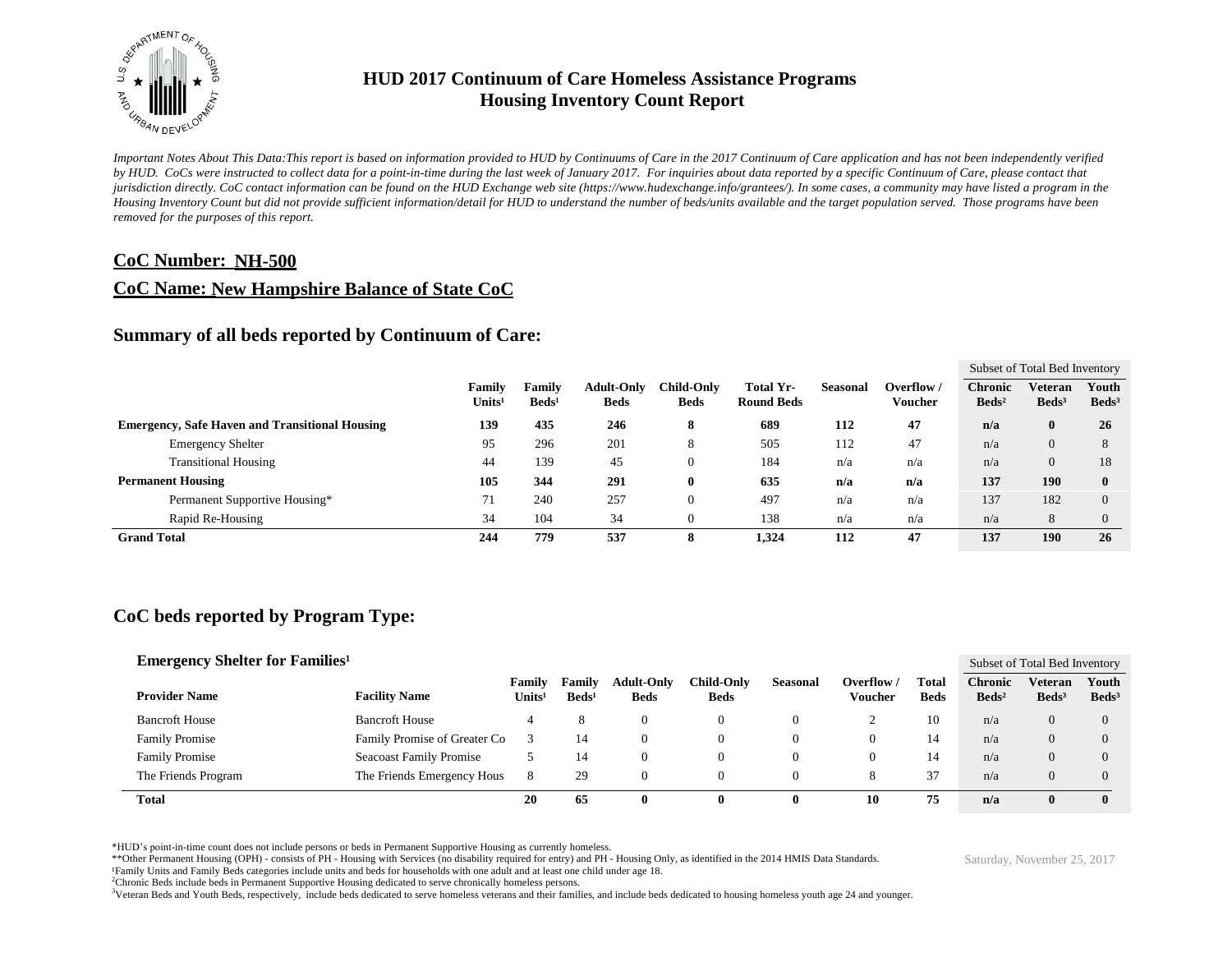

*Important Notes About This Data:This report is based on information provided to HUD by Continuums of Care in the 2017 Continuum of Care application and has not been independently verified by HUD. CoCs were instructed to collect data for a point-in-time during the last week of January 2017. For inquiries about data reported by a specific Continuum of Care, please contact that jurisdiction directly. CoC contact information can be found on the HUD Exchange web site (https://www.hudexchange.info/grantees/). In some cases, a community may have listed a program in the Housing Inventory Count but did not provide sufficient information/detail for HUD to understand the number of beds/units available and the target population served. Those programs have been removed for the purposes of this report.*

| <b>Emergency Shelter for Mixed Populations</b><br>Subset of Total Bed Inventory |                                   |                              |                           |                                  |                                  |                 |                            |                             |                                   |                              |                            |
|---------------------------------------------------------------------------------|-----------------------------------|------------------------------|---------------------------|----------------------------------|----------------------------------|-----------------|----------------------------|-----------------------------|-----------------------------------|------------------------------|----------------------------|
| <b>Provider Name</b>                                                            | <b>Facility Name</b>              | Family<br>Units <sup>1</sup> | Family<br>$\text{Beds}^1$ | <b>Adult-Only</b><br><b>Beds</b> | <b>Child-Only</b><br><b>Beds</b> | <b>Seasonal</b> | Overflow<br><b>Voucher</b> | <b>Total</b><br><b>Beds</b> | <b>Chronic</b><br>$\text{Beds}^2$ | Veteran<br>Beds <sup>3</sup> | Youth<br>Beds <sup>3</sup> |
| <b>Bridge House</b>                                                             | <b>Bridge House</b>               | $\overline{2}$               |                           | 13                               | $\Omega$                         | 0               | $\Omega$                   | 20                          | n/a                               | $\Omega$                     | $\Omega$                   |
| Crisis Center of Central NH                                                     | Crisis Center of Central NH       | $\overline{4}$               | 13                        | $\theta$                         | $\Omega$                         | 0               | $\Omega$                   | 13                          | n/a                               | $\Omega$                     | $\Omega$                   |
| <b>Cross Roads House</b>                                                        | <b>Cross Roads House</b>          | 11                           | 43                        | 53                               | $\Omega$                         | 0               | 31                         | 127                         | n/a                               | $\Omega$                     | $\Omega$                   |
| Haven                                                                           | Haven                             |                              | 12                        | $\overline{0}$                   |                                  | 0               |                            | 12                          | n/a                               | $\Omega$                     | $\theta$                   |
| Homeless Center for Strafford County                                            | <b>HCSC:</b> Seasonal Emergency   | $\overline{0}$               | $\Omega$                  | $\mathbf{0}$                     | $\Omega$                         | 20              | $\Omega$                   | 20                          | n/a                               | $\Omega$                     | $\Omega$                   |
| Monadnock Center for Violence Preventi                                          | <b>MCVP</b>                       | 3                            | 11                        | $\mathbf{0}$                     | $\Omega$                         | 0               | $\Omega$                   | 11                          | n/a                               | $\Omega$                     | $\Omega$                   |
| My Friend's Place                                                               | <b>Emergency Shelter</b>          |                              | 6                         | 11                               |                                  | 0               |                            | 21                          | n/a                               | $\Omega$                     | $\Omega$                   |
| New Beginnings                                                                  | New Beginnings                    |                              | 15                        | $\mathbf{0}$                     | $\Omega$                         | 0               | $\Omega$                   | 15                          | n/a                               | $\theta$                     | $\Omega$                   |
| <b>RESPONSE</b>                                                                 | RESPONSE - Berlin                 | $\mathfrak{D}$               | 5                         | $\overline{2}$                   | $\Omega$                         | 0               | 0                          | 7                           | n/a                               | $\Omega$                     | $\Omega$                   |
| Southwestern Community Services                                                 | <b>Claremont Emergency Shelte</b> | 7                            | 28                        | 24                               |                                  | 0               | 0                          | 52                          | n/a                               | $\overline{0}$               | $\Omega$                   |
| Southwestern Community Services                                                 | Keene Emergency Shelter (C        | 9                            | 18                        | 18                               | $\Omega$                         | 0               | $\Omega$                   | 36                          | n/a                               | $\Omega$                     | $\Omega$                   |
| <b>Starting Point</b>                                                           | <b>Starting Point</b>             | 5                            | 10                        | $\overline{0}$                   | $\Omega$                         | 0               | $\bigcap$                  | 12                          | n/a                               | $\Omega$                     | $\Omega$                   |
| Support Center at Birch House                                                   | Support Center at Birch Hous      | 4                            | 11                        |                                  |                                  | 0               | 0                          | 15                          | n/a                               | $\overline{0}$               | $\theta$                   |
| The Salvation Army                                                              | The Carey House                   |                              | 14                        | 20                               | $\Omega$                         | 0               | $\Omega$                   | 34                          | n/a                               | $\theta$                     | $\Omega$                   |
| Tri-County CAP                                                                  | <b>Tyler Blain House</b>          |                              | 4                         | 8                                | $\Omega$                         | 0               | $\Omega$                   | 12                          | n/a                               | $\Omega$                     | $\Omega$                   |
| Turning Point Network                                                           | DV Shelter                        |                              | 16                        | 5                                |                                  | 0               | $\Omega$                   | 21                          | n/a                               | $\theta$                     | $\Omega$                   |
| Voices Against Violence                                                         | Eve's Place                       |                              | 12                        | $\mathbf{0}$                     | $\Omega$                         | 0               | $\Omega$                   | 12                          | n/a                               | $\theta$                     | $\Omega$                   |
| <b>WISE</b>                                                                     | DV Shelter ES                     | 3                            | 6                         |                                  | $\Omega$                         | 0               | $\Omega$                   | 7                           | n/a                               | $\theta$                     | $\Omega$                   |
| <b>Total</b>                                                                    |                                   | 75                           | 231                       | 159                              | $\bf{0}$                         | 20              | 37                         | 447                         | n/a                               | $\mathbf{0}$                 | $\mathbf{0}$               |

| <b>Emergency Shelter for Adult Individuals</b> |                          |                              |                             |                                  |                           |                 |                     |                      |                              |                              | Subset of Total Bed Inventory |  |  |
|------------------------------------------------|--------------------------|------------------------------|-----------------------------|----------------------------------|---------------------------|-----------------|---------------------|----------------------|------------------------------|------------------------------|-------------------------------|--|--|
| <b>Provider Name</b>                           | <b>Facility Name</b>     | Family<br>Units <sup>1</sup> | Familv<br>Beds <sup>1</sup> | <b>Adult-Only</b><br><b>Beds</b> | Child-Onlv<br><b>Beds</b> | <b>Seasonal</b> | Overflow<br>Voucher | Total<br><b>Beds</b> | Chronic<br>Beds <sup>2</sup> | Veteran<br>Beds <sup>3</sup> | Youth<br>Beds <sup>3</sup>    |  |  |
| 100 Nights Shelter                             | 100 Nights Shelter       | $^{(1)}$                     |                             |                                  | $^{0}$                    | 42              |                     | 42                   | n/a                          |                              |                               |  |  |
| Concord Cold Weather Shelter                   | <b>Emergency Shelter</b> | $^{(1)}$                     |                             |                                  | 0                         | 50              |                     | 50                   | n/a                          |                              |                               |  |  |
| The Salvation Army                             | McKenna House            | $\theta$                     |                             | 42                               | 0                         |                 |                     | 42                   | n/a                          |                              |                               |  |  |
| <b>Total</b>                                   |                          |                              | 0                           | 42                               | O                         | 92              |                     | 134                  | n/a                          |                              |                               |  |  |

\*HUD's point-in-time count does not include persons or beds in Permanent Supportive Housing as currently homeless.

\*\*Other Permanent Housing (OPH) - consists of PH - Housing with Services (no disability required for entry) and PH - Housing Only, as identified in the 2014 HMIS Data Standards.

¹Family Units and Family Beds categories include units and beds for households with one adult and at least one child under age 18.

<sup>2</sup>Chronic Beds include beds in Permanent Supportive Housing dedicated to serve chronically homeless persons.

<sup>3</sup>Veteran Beds and Youth Beds, respectively, include beds dedicated to serve homeless veterans and their families, and include beds dedicated to housing homeless youth age 24 and younger.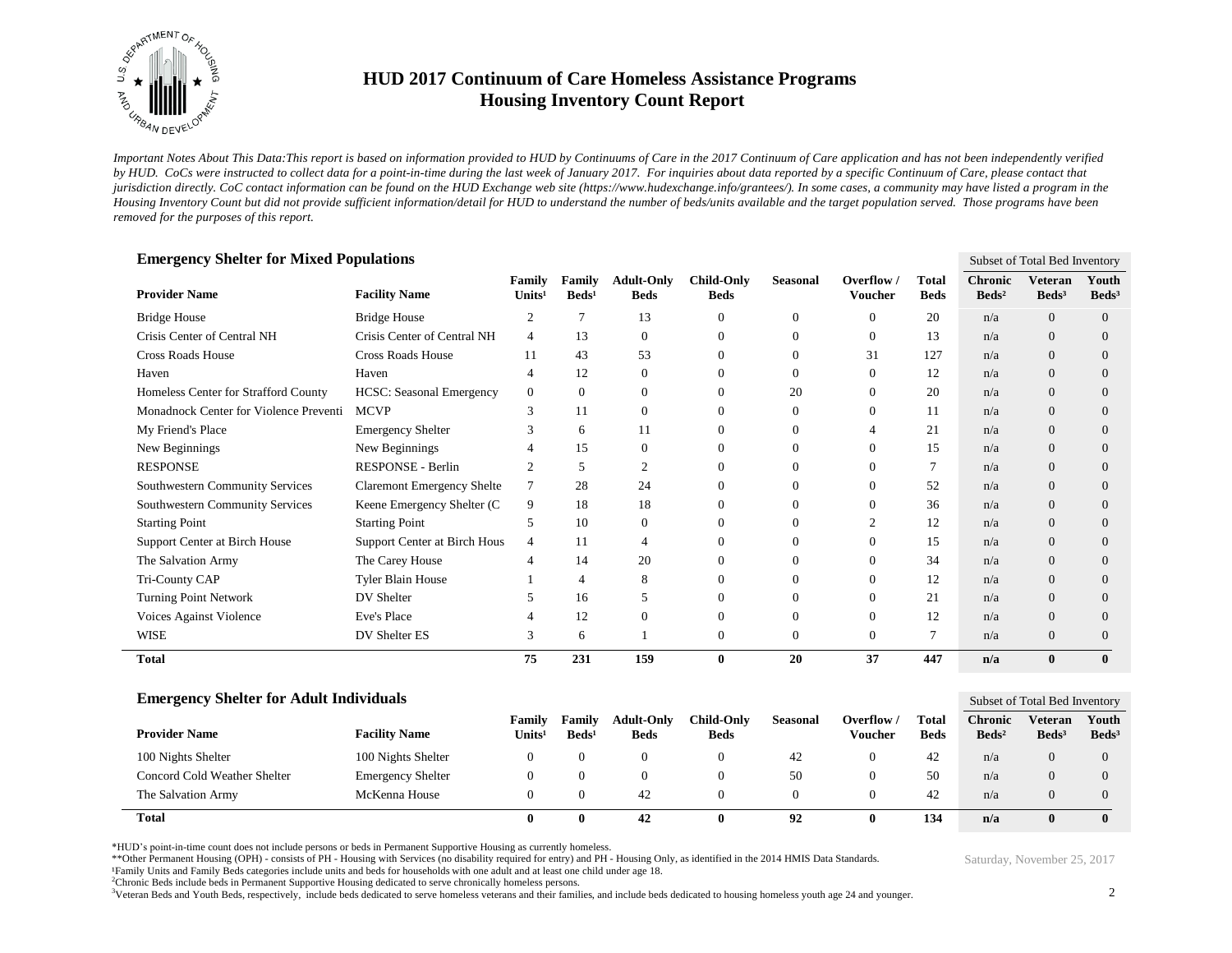

*Important Notes About This Data:This report is based on information provided to HUD by Continuums of Care in the 2017 Continuum of Care application and has not been independently verified by HUD. CoCs were instructed to collect data for a point-in-time during the last week of January 2017. For inquiries about data reported by a specific Continuum of Care, please contact that jurisdiction directly. CoC contact information can be found on the HUD Exchange web site (https://www.hudexchange.info/grantees/). In some cases, a community may have listed a program in the Housing Inventory Count but did not provide sufficient information/detail for HUD to understand the number of beds/units available and the target population served. Those programs have been removed for the purposes of this report.*

| <b>Emergency Shelter for Youth (Under 18 yrs.)</b>   |                                 |                              |                           |                                  |                                  |                  |                              |                             |                                   | Subset of Total Bed Inventory                   |                            |
|------------------------------------------------------|---------------------------------|------------------------------|---------------------------|----------------------------------|----------------------------------|------------------|------------------------------|-----------------------------|-----------------------------------|-------------------------------------------------|----------------------------|
| <b>Provider Name</b>                                 | <b>Facility Name</b>            | Family<br>Units <sup>1</sup> | Family<br>$\text{Beds}^1$ | <b>Adult-Only</b><br><b>Beds</b> | <b>Child-Only</b><br><b>Beds</b> | <b>Seasonal</b>  | Overflow /<br><b>Voucher</b> | <b>Total</b><br><b>Beds</b> | <b>Chronic</b><br>$\text{Beds}^2$ | Veteran<br>Beds <sup>3</sup>                    | Youth<br>Beds <sup>3</sup> |
| Child & Family Services                              | <b>RHY BCPes BOS Seacoast</b>   | $\mathbf{0}$                 | $\mathbf{0}$              | $\mathbf{0}$                     | 8                                | $\boldsymbol{0}$ | $\theta$                     | 8                           | n/a                               | $\theta$                                        | 8                          |
| <b>Total</b>                                         |                                 | $\bf{0}$                     | $\bf{0}$                  | $\bf{0}$                         | 8                                | $\mathbf{0}$     | $\mathbf{0}$                 | 8                           | n/a                               | $\mathbf{0}$                                    | 8                          |
| <b>Transitional Housing for Families<sup>1</sup></b> |                                 | Family                       | Family                    | <b>Adult-Only</b>                | <b>Child-Only</b>                | <b>Seasonal</b>  | Overflow /                   | <b>Total</b>                | <b>Chronic</b>                    | Subset of Total Bed Inventory<br><b>Veteran</b> | Youth                      |
| <b>Provider Name</b>                                 | <b>Facility Name</b>            | Units <sup>1</sup>           | Beds <sup>1</sup>         | <b>Beds</b>                      | <b>Beds</b>                      |                  | <b>Voucher</b>               | <b>Beds</b>                 | Beds <sup>2</sup>                 | Beds <sup>3</sup>                               | Beds <sup>3</sup>          |
| Belknap-Merrimack CAP                                | <b>Bow Glen Housing Program</b> | 7                            | 20                        | $\overline{0}$                   | $\mathbf{0}$                     | n/a              | n/a                          | 20                          | n/a                               | $\Omega$                                        | $\Omega$                   |
| Child & Family Services                              | RHY MGH BOS Littleton           | 3                            | 6                         | $\mathbf{0}$                     | $\mathbf{0}$                     | n/a              | n/a                          | 6                           | n/a                               | $\overline{0}$                                  | 6                          |
| <b>Family Promise</b>                                | Family Promise of Greater Ro    | $\overline{4}$               | 14                        | $\mathbf{0}$                     | $\theta$                         | n/a              | n/a                          | 14                          | n/a                               | $\overline{0}$                                  | $\overline{0}$             |
| Laconia Area Land Trust                              | Elm Street                      | $\overline{4}$               | 22                        | $\overline{0}$                   | $\overline{0}$                   | n/a              | n/a                          | 22                          | n/a                               | $\overline{0}$                                  | $\Omega$                   |
| My Friend's Place                                    | Our Place                       | $\overline{4}$               | 10                        | $\boldsymbol{0}$                 | $\overline{0}$                   | n/a              | n/a                          | 10                          | n/a                               | $\theta$                                        | $\overline{0}$             |
| <b>Total</b>                                         |                                 | 22                           | 72                        | $\bf{0}$                         | $\bf{0}$                         | n/a              | n/a                          | 72                          | n/a                               | $\bf{0}$                                        | 6                          |
| <b>Transitional Housing for Mixed Populations</b>    |                                 |                              |                           |                                  |                                  |                  |                              |                             |                                   | Subset of Total Bed Inventory                   |                            |
| <b>Provider Name</b>                                 | <b>Facility Name</b>            | Family<br>Units <sup>1</sup> | Family<br>$\text{Beds}^1$ | <b>Adult-Only</b><br><b>Beds</b> | <b>Child-Only</b><br><b>Beds</b> | <b>Seasonal</b>  | Overflow /<br><b>Voucher</b> | <b>Total</b><br><b>Beds</b> | <b>Chronic</b><br>$\text{Beds}^2$ | <b>Veteran</b><br>Beds <sup>3</sup>             | Youth<br>Beds <sup>3</sup> |
| <b>Families in Transition</b>                        | FIT - Concord THP               | 7                            | 21                        | $\overline{4}$                   | $\mathbf{0}$                     | n/a              | n/a                          | 25                          | n/a                               | $\overline{0}$                                  | $\overline{0}$             |
| Homeless Center for Strafford County                 | Homeless Center for Straffor    | 3                            | 14                        | $\mathbf{0}$                     | $\overline{0}$                   | n/a              | n/a                          | 14                          | n/a                               | $\overline{0}$                                  | $\overline{0}$             |
| Monadnock Area Transitional Shelter                  | Monadnock Area Transitiona      | $\overline{4}$               | 10                        |                                  | $\overline{0}$                   | n/a              | n/a                          | 11                          | n/a                               | $\theta$                                        | $\overline{0}$             |
| New Generation                                       | <b>Transitional Housing</b>     | 5                            | 15                        | $\mathbf{0}$                     | $\mathbf{0}$                     | n/a              | n/a                          | 15                          | n/a                               | $\Omega$                                        | $\overline{0}$             |
| New Generation                                       | Pregnancy Shelter               | 3                            | 7                         | $\theta$                         | $\mathbf{0}$                     | n/a              | n/a                          | $\tau$                      | n/a                               | $\theta$                                        | $\overline{0}$             |
| <b>Total</b>                                         |                                 | 22                           | 67                        | 5                                | $\mathbf{0}$                     | n/a              | n/a                          | 72                          | n/a                               | $\bf{0}$                                        | $\mathbf{0}$               |

\*HUD's point-in-time count does not include persons or beds in Permanent Supportive Housing as currently homeless.

\*\*Other Permanent Housing (OPH) - consists of PH - Housing with Services (no disability required for entry) and PH - Housing Only, as identified in the 2014 HMIS Data Standards.

¹Family Units and Family Beds categories include units and beds for households with one adult and at least one child under age 18.

<sup>2</sup>Chronic Beds include beds in Permanent Supportive Housing dedicated to serve chronically homeless persons.

<sup>3</sup>Veteran Beds and Youth Beds, respectively, include beds dedicated to serve homeless veterans and their families, and include beds dedicated to housing homeless youth age 24 and younger.

3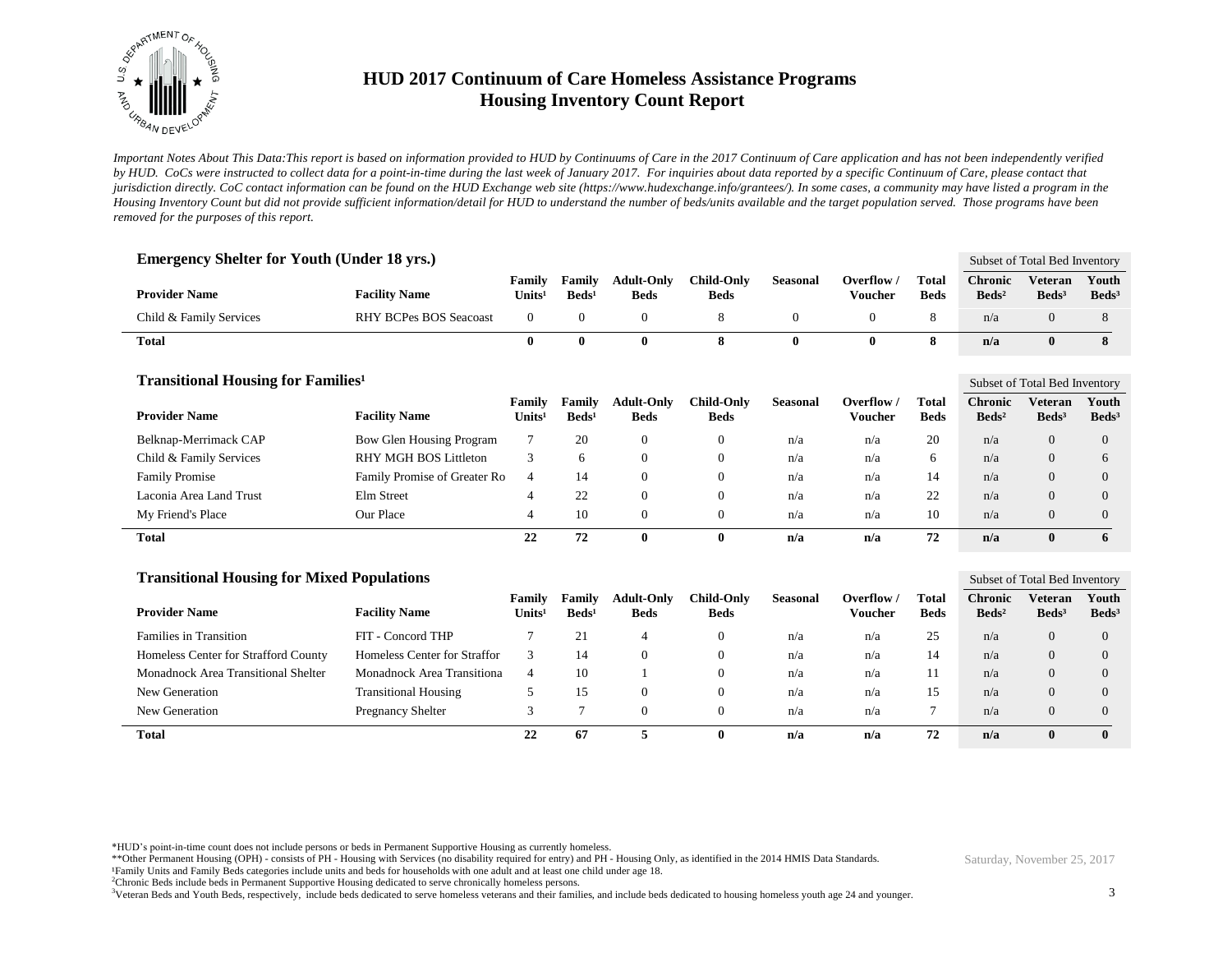

*Important Notes About This Data:This report is based on information provided to HUD by Continuums of Care in the 2017 Continuum of Care application and has not been independently verified by HUD. CoCs were instructed to collect data for a point-in-time during the last week of January 2017. For inquiries about data reported by a specific Continuum of Care, please contact that jurisdiction directly. CoC contact information can be found on the HUD Exchange web site (https://www.hudexchange.info/grantees/). In some cases, a community may have listed a program in the Housing Inventory Count but did not provide sufficient information/detail for HUD to understand the number of beds/units available and the target population served. Those programs have been removed for the purposes of this report.*

| <b>Transitional Housing for Adult Individuals</b> | Subset of Total Bed Inventory |                              |                           |                                  |                                  |                 |                       |                      |                                   |                              |                            |
|---------------------------------------------------|-------------------------------|------------------------------|---------------------------|----------------------------------|----------------------------------|-----------------|-----------------------|----------------------|-----------------------------------|------------------------------|----------------------------|
| <b>Provider Name</b>                              | <b>Facility Name</b>          | Family<br>Units <sup>1</sup> | Family<br>$\text{Beds}^1$ | <b>Adult-Only</b><br><b>Beds</b> | <b>Child-Only</b><br><b>Beds</b> | <b>Seasonal</b> | Overflow /<br>Voucher | Total<br><b>Beds</b> | <b>Chronic</b><br>$\text{Beds}^2$ | Veteran<br>Beds <sup>3</sup> | Youth<br>Beds <sup>3</sup> |
| Headrest                                          | Headrest                      | $\theta$                     | $\overline{0}$            | 10                               |                                  | n/a             | n/a                   | 10                   | n/a                               | 0                            | $\Omega$                   |
| Northern Human Services                           | Gilpin House                  | $\theta$                     | 0                         |                                  |                                  | n/a             | n/a                   | 6                    | n/a                               | 0                            | $\Omega$                   |
| Southwestern Community Services                   | Second Chance for Success     | $\Omega$                     | 0                         |                                  |                                  | n/a             | n/a                   | 12                   | n/a                               | $\Omega$                     | $\Omega$                   |
| <b>Total</b>                                      |                               | 0                            | 0                         | 28                               | 0                                | n/a             | n/a                   | 28                   | n/a                               | $\bf{0}$                     | $\mathbf{0}$               |

| <b>Transitional Housing for Youth (Under 18 yrs.)</b> | Subset of Total Bed Inventory |                              |                           |                                  |                           |          |                       |                             |                                   |                            |                          |
|-------------------------------------------------------|-------------------------------|------------------------------|---------------------------|----------------------------------|---------------------------|----------|-----------------------|-----------------------------|-----------------------------------|----------------------------|--------------------------|
| <b>Provider Name</b>                                  | <b>Facility Name</b>          | Family<br>Units <sup>1</sup> | Family<br>$\text{Beds}^1$ | <b>Adult-Only</b><br><b>Beds</b> | Child-Onlv<br><b>Beds</b> | Seasonal | Overflow /<br>Voucher | <b>Total</b><br><b>Beds</b> | <b>Chronic</b><br>$\text{Beds}^2$ | Veteran<br>$\text{Beds}^3$ | Youth<br>$\text{Beds}^3$ |
| Child & Family Services                               | <b>RHY TLP BOS Concord</b>    |                              |                           |                                  |                           | n/a      | n/a                   |                             | n/a                               |                            |                          |
| Child & Family Services                               | RHY TLP BOS Dover             |                              |                           |                                  |                           | n/a      | n/a                   |                             | n/a                               |                            |                          |
| <b>Total</b>                                          |                               |                              |                           |                                  | 0                         | n/a      | n/a                   | 12                          | n/a                               |                            | 12                       |

| Permanent Supportive Housing for Families <sup>1</sup> | Subset of Total Bed Inventory |                              |                             |                                  |                           |          |                       |                             |                                     |                                   |                          |
|--------------------------------------------------------|-------------------------------|------------------------------|-----------------------------|----------------------------------|---------------------------|----------|-----------------------|-----------------------------|-------------------------------------|-----------------------------------|--------------------------|
| <b>Provider Name</b>                                   | <b>Facility Name</b>          | Family<br>Units <sup>1</sup> | Family<br>Beds <sup>1</sup> | <b>Adult-Only</b><br><b>Beds</b> | <b>Child-Only</b><br>Beds | Seasonal | Overflow /<br>Voucher | <b>Total</b><br><b>Beds</b> | <b>Chronic</b><br>Beds <sup>2</sup> | <b>Veteran</b><br>$\text{Beds}^3$ | Youth<br>$\text{Beds}^3$ |
| <b>Southwestern Community Services</b>                 | Central St Permanent Housin   |                              |                             |                                  |                           | n/a      | n/a                   |                             |                                     |                                   |                          |
| <b>Total</b>                                           |                               |                              |                             |                                  |                           | n/a      | n/a                   | 12                          |                                     |                                   |                          |

\*HUD's point-in-time count does not include persons or beds in Permanent Supportive Housing as currently homeless.

\*\*Other Permanent Housing (OPH) - consists of PH - Housing with Services (no disability required for entry) and PH - Housing Only, as identified in the 2014 HMIS Data Standards.

¹Family Units and Family Beds categories include units and beds for households with one adult and at least one child under age 18.

<sup>2</sup>Chronic Beds include beds in Permanent Supportive Housing dedicated to serve chronically homeless persons.

<sup>3</sup>Veteran Beds and Youth Beds, respectively, include beds dedicated to serve homeless veterans and their families, and include beds dedicated to housing homeless youth age 24 and younger.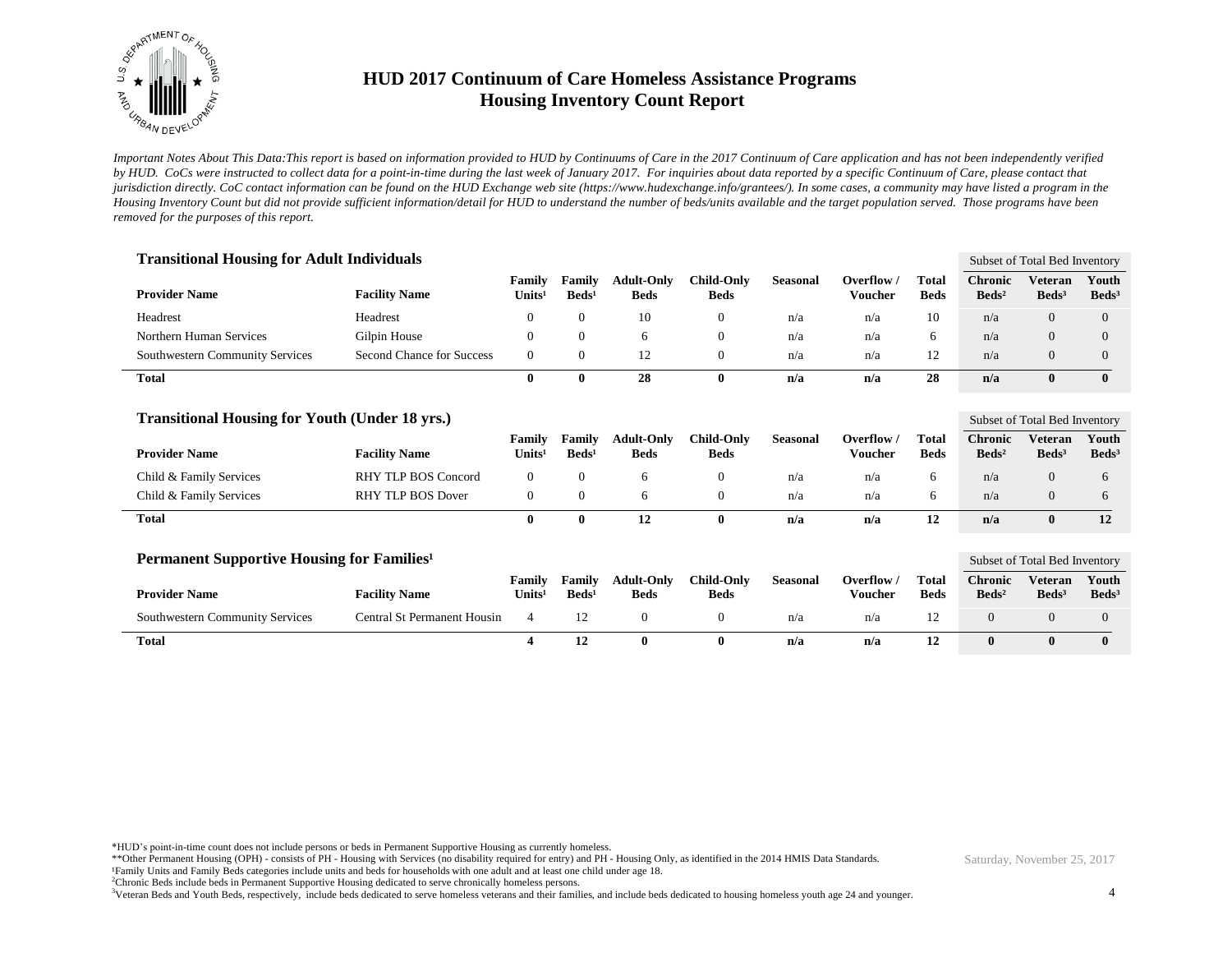

*Important Notes About This Data:This report is based on information provided to HUD by Continuums of Care in the 2017 Continuum of Care application and has not been independently verified by HUD. CoCs were instructed to collect data for a point-in-time during the last week of January 2017. For inquiries about data reported by a specific Continuum of Care, please contact that jurisdiction directly. CoC contact information can be found on the HUD Exchange web site (https://www.hudexchange.info/grantees/). In some cases, a community may have listed a program in the Housing Inventory Count but did not provide sufficient information/detail for HUD to understand the number of beds/units available and the target population served. Those programs have been removed for the purposes of this report.*

| <b>Permanent Supportive Housing for Mixed Populations</b><br>Subset of Total Bed Inventory |                                    |                              |                           |                                  |                                  |                 |                       |                      |                                   |                              |                            |  |  |
|--------------------------------------------------------------------------------------------|------------------------------------|------------------------------|---------------------------|----------------------------------|----------------------------------|-----------------|-----------------------|----------------------|-----------------------------------|------------------------------|----------------------------|--|--|
| <b>Provider Name</b>                                                                       | <b>Facility Name</b>               | Family<br>Units <sup>1</sup> | Family<br>$\text{Beds}^1$ | <b>Adult-Only</b><br><b>Beds</b> | <b>Child-Only</b><br><b>Beds</b> | <b>Seasonal</b> | Overflow /<br>Voucher | Total<br><b>Beds</b> | <b>Chronic</b><br>$\text{Beds}^2$ | Veteran<br>Beds <sup>3</sup> | Youth<br>Beds <sup>3</sup> |  |  |
| Center for Life Management                                                                 | CLM BLL FH 1 (PSH)                 | 9                            | 33                        | 4                                | $\overline{0}$                   | n/a             | n/a                   | 37                   | 19                                | $\Omega$                     | $\Omega$                   |  |  |
| <b>Families in Transition</b>                                                              | Concord Community Leasing          | 3                            | 9                         | 3                                | $\Omega$                         | n/a             | n/a                   | 12                   | 3                                 | $\Omega$                     | $\Omega$                   |  |  |
| Families in Transition                                                                     | <b>Concord Permanent Housing</b>   | 3                            | 6                         | 3                                | $\Omega$                         | n/a             | n/a                   | 9                    | $\Omega$                          | $\Omega$                     | $\Omega$                   |  |  |
| <b>Southwestern Community Services</b>                                                     | <b>Sullivan County Permanent</b>   | 2                            | 10                        | $\overline{2}$                   | $\Omega$                         | n/a             | n/a                   | 12                   | $\overline{2}$                    | $\overline{0}$               | $\Omega$                   |  |  |
| <b>Southwestern Community Services</b>                                                     | Shelter Plus Care - Cheshire       | 6                            | 25                        |                                  | $\Omega$                         | n/a             | n/a                   | 32                   | 3                                 | $\Omega$                     | $\Omega$                   |  |  |
| <b>Southwestern Community Services</b>                                                     | Shelter Plus Care - Sullivan       | 6                            | 15                        |                                  | $\Omega$                         | n/a             | n/a                   | 19                   | $\overline{2}$                    | $\Omega$                     | $\Omega$                   |  |  |
| <b>Southwestern Community Services</b>                                                     | <b>Sullivan County Fresh Steps</b> | 7                            | 22                        | $\overline{2}$                   | $\Omega$                         | n/a             | n/a                   | 24                   | 24                                | $\Omega$                     | $\Omega$                   |  |  |
| <b>Southwestern Community Services</b>                                                     | <b>Cheshire Permanent Housing</b>  | 3                            | 15                        |                                  | $\Omega$                         | n/a             | n/a                   | 16                   |                                   | $\Omega$                     | $\Omega$                   |  |  |
| VAMC - Manchester                                                                          | VASH - Carroll County              |                              | 4                         | $\overline{2}$                   | $\Omega$                         | n/a             | n/a                   | 6                    | $\overline{0}$                    | 6                            | $\Omega$                   |  |  |
| VAMC - Manchester                                                                          | VASH - Merrimack County            | 10                           | 34                        | 17                               |                                  | n/a             | n/a                   | 51                   | $\overline{0}$                    | 51                           | $\Omega$                   |  |  |
| VAMC - Manchester                                                                          | VASH - Rockingam County            | 5                            | 15                        | 23                               |                                  | n/a             | n/a                   | 38                   | $\theta$                          | 38                           | $\Omega$                   |  |  |
| VAMC - Manchester                                                                          | VASH - Strafford County            | 5                            | 19                        | 17                               | $\Omega$                         | n/a             | n/a                   | 36                   | $\overline{0}$                    | 36                           | $\Omega$                   |  |  |
| VAMC - Manchester                                                                          | VASH - Belknap County              | 4                            | 13                        |                                  | $\mathbf{0}$                     | n/a             | n/a                   | 20                   | $\overline{0}$                    | 20                           | $\Omega$                   |  |  |
| White River Junction VAMC                                                                  | WRJ VASH Program - Grafto          | 3                            | 8                         | 11                               | $\mathbf{0}$                     | n/a             | n/a                   | 19                   | $\theta$                          | 19                           | $\Omega$                   |  |  |
| <b>Total</b>                                                                               |                                    | 67                           | 228                       | 103                              | 0                                | n/a             | n/a                   | 331                  | 54                                | 170                          | $\mathbf{0}$               |  |  |

\*HUD's point-in-time count does not include persons or beds in Permanent Supportive Housing as currently homeless.

\*\*Other Permanent Housing (OPH) - consists of PH - Housing with Services (no disability required for entry) and PH - Housing Only, as identified in the 2014 HMIS Data Standards.

¹Family Units and Family Beds categories include units and beds for households with one adult and at least one child under age 18.

<sup>2</sup>Chronic Beds include beds in Permanent Supportive Housing dedicated to serve chronically homeless persons.

<sup>3</sup>Veteran Beds and Youth Beds, respectively, include beds dedicated to serve homeless veterans and their families, and include beds dedicated to housing homeless youth age 24 and younger.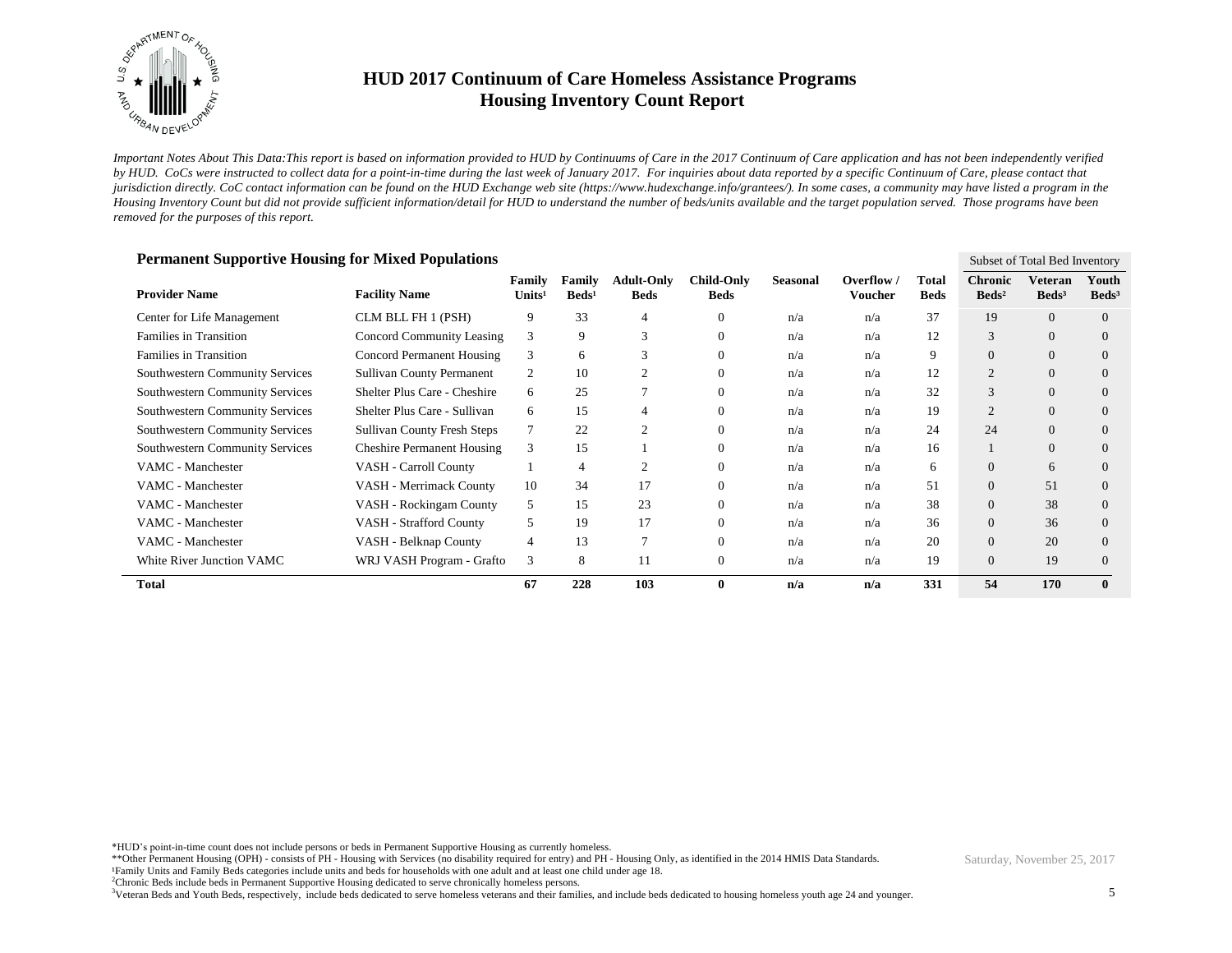

*Important Notes About This Data:This report is based on information provided to HUD by Continuums of Care in the 2017 Continuum of Care application and has not been independently verified by HUD. CoCs were instructed to collect data for a point-in-time during the last week of January 2017. For inquiries about data reported by a specific Continuum of Care, please contact that jurisdiction directly. CoC contact information can be found on the HUD Exchange web site (https://www.hudexchange.info/grantees/). In some cases, a community may have listed a program in the Housing Inventory Count but did not provide sufficient information/detail for HUD to understand the number of beds/units available and the target population served. Those programs have been removed for the purposes of this report.*

| <b>Permanent Supportive Housing for Adult Individuals</b><br>Subset of Total Bed Inventory |                                |                                     |                           |                                  |                                  |                 |                            |                      |                                   |                                     |                          |  |  |
|--------------------------------------------------------------------------------------------|--------------------------------|-------------------------------------|---------------------------|----------------------------------|----------------------------------|-----------------|----------------------------|----------------------|-----------------------------------|-------------------------------------|--------------------------|--|--|
| <b>Provider Name</b>                                                                       | <b>Facility Name</b>           | <b>Family</b><br>Units <sup>1</sup> | Family<br>$\text{Beds}^1$ | <b>Adult-Only</b><br><b>Beds</b> | <b>Child-Only</b><br><b>Beds</b> | <b>Seasonal</b> | Overflow<br><b>Voucher</b> | Total<br><b>Beds</b> | <b>Chronic</b><br>$\text{Beds}^2$ | <b>Veteran</b><br>Beds <sup>3</sup> | Youth<br>$\text{Beds}^3$ |  |  |
| Center for Life Management                                                                 | Shelter Plus Care II - Coos    | $\overline{0}$                      | $\Omega$                  | 2                                | $\theta$                         | n/a             | n/a                        | $\overline{2}$       | $\overline{2}$                    | $\theta$                            | $\Omega$                 |  |  |
| Center for Life Management                                                                 | <b>CLM PHI</b>                 | $\theta$                            | $\overline{0}$            | 20                               | $\mathbf{0}$                     | n/a             | n/a                        | 20                   | $\overline{4}$                    | $\Omega$                            | $\Omega$                 |  |  |
| Center for Life Management                                                                 | <b>Shelter Plus Care</b>       | $\theta$                            | $\overline{0}$            | 25                               | $\mathbf{0}$                     | n/a             | n/a                        | 25                   | 3                                 | $\theta$                            | $\theta$                 |  |  |
| Center for Life Management                                                                 | CLM Shelter Plus Care II - R   | $\overline{0}$                      | $\overline{0}$            | 5                                | $\mathbf{0}$                     | n/a             | n/a                        | 5                    | 5                                 | $\overline{0}$                      | $\Omega$                 |  |  |
| <b>Community Partners</b>                                                                  | Tideview                       | $\Omega$                            | $\Omega$                  | 6                                | $\Omega$                         | n/a             | n/a                        | 6                    | 5                                 | $\Omega$                            | $\Omega$                 |  |  |
| <b>Cross Roads House</b>                                                                   | <b>CRH/CCEH</b>                | $\Omega$                            | 0                         | 20                               | $\mathbf{0}$                     | n/a             | n/a                        | 20                   | 20                                | $\Omega$                            | $\Omega$                 |  |  |
| Families in Transition                                                                     | Home at last                   | $\theta$                            | $\overline{0}$            | 12                               | $\mathbf{0}$                     | n/a             | n/a                        | 12                   | 12                                | $\theta$                            | $\Omega$                 |  |  |
| Families in Transition                                                                     | Concord Community Perman       | $\theta$                            | $\overline{0}$            | 10                               | $\mathbf{0}$                     | n/a             | n/a                        | 10                   | 10                                | $\theta$                            | $\overline{0}$           |  |  |
| <b>Families in Transition</b>                                                              | FIT - Dover Permanent Housi    | $\overline{0}$                      | $\Omega$                  | 8                                | $\Omega$                         | n/a             | n/a                        | 8                    | 3                                 | $\Omega$                            | $\Omega$                 |  |  |
| Genesis Behavioral Health                                                                  | <b>McGrath Street</b>          | $\overline{0}$                      | $\Omega$                  | 14                               | $\Omega$                         | n/a             | n/a                        | 14                   | $\overline{4}$                    | $\Omega$                            | $\Omega$                 |  |  |
| Genesis Behavioral Health                                                                  | Summer Street Permanent Ho     | $\overline{0}$                      | $\overline{0}$            | 7                                | $\mathbf{0}$                     | n/a             | n/a                        | 7                    | 5                                 | $\theta$                            | $\Omega$                 |  |  |
| Seacoast Mental Health Center                                                              | <b>SMHC: Springbrook Condo</b> | $\overline{0}$                      | $\overline{0}$            | 6                                | $\mathbf{0}$                     | n/a             | n/a                        | 6                    | 3                                 | $\theta$                            | $\theta$                 |  |  |
| Southwestern Community Services                                                            | <b>Next Steps PHP</b>          | $\theta$                            | $\Omega$                  | $\overline{7}$                   | $\Omega$                         | n/a             | n/a                        | 7                    | $\overline{7}$                    | $\Omega$                            | $\Omega$                 |  |  |
| White River Junction VAMC                                                                  | WRJ VASH Program - Chesh       | $\overline{0}$                      | $\Omega$                  | 8                                | $\Omega$                         | n/a             | n/a                        | 8                    | $\mathbf{0}$                      | 8                                   | $\Omega$                 |  |  |
| White River Junction VAMC                                                                  | WRJ VASH Program - Sulliv      | $\overline{0}$                      | $\overline{0}$            | 3                                | $\theta$                         | n/a             | n/a                        | 3                    | $\mathbf{0}$                      | $\mathcal{R}$                       | $\Omega$                 |  |  |
| White River Junction VAMC                                                                  | WRJ VASH Program - Coos        | $\mathbf{0}$                        | $\overline{0}$            |                                  | $\theta$                         | n/a             | n/a                        | 1                    | $\mathbf{0}$                      |                                     | $\overline{0}$           |  |  |
| <b>Total</b>                                                                               |                                | $\bf{0}$                            | 0                         | 154                              | $\bf{0}$                         | n/a             | n/a                        | 154                  | 83                                | 12                                  | $\mathbf{0}$             |  |  |
| Rapid Re-Housing for Families <sup>1</sup>                                                 |                                |                                     |                           |                                  |                                  |                 |                            |                      |                                   | Subset of Total Bed Inventory       |                          |  |  |
|                                                                                            |                                | Family                              | Family                    | Adult-Only                       | Child-Only                       | Seasonal        | Overflow /                 | Total                | <b>Chronic</b>                    | Veteran Youth                       |                          |  |  |

| _____<br>$\overline{\phantom{a}}$      |                      |                         |                           |                                  |                           |          |                     |                             | 50000000120001200011001001        |                                   |                            |
|----------------------------------------|----------------------|-------------------------|---------------------------|----------------------------------|---------------------------|----------|---------------------|-----------------------------|-----------------------------------|-----------------------------------|----------------------------|
| <b>Provider Name</b>                   | <b>Facility Name</b> | Family<br>$\bf Units^1$ | Family<br>$\text{Beds}^1$ | <b>Adult-Only</b><br><b>Beds</b> | Child-Onlv<br><b>Beds</b> | Seasonal | Overflow<br>Voucher | <b>Total</b><br><b>Beds</b> | <b>Chronic</b><br>$\text{Beds}^2$ | <b>Veteran</b><br>$\text{Beds}^3$ | Youth<br>Beds <sup>3</sup> |
| <b>Southwestern Community Services</b> | ESG RRH - Sullivan   |                         | 10                        |                                  |                           | n/a      | n/a                 | 10                          | n/a                               | $\theta$                          |                            |
| Southwestern Community Services        | COC RRH - Sullivan   |                         |                           |                                  |                           | n/a      | n/a                 |                             | n/a                               | 0                                 |                            |
| <b>Southwestern Community Services</b> | COC RRH - Cheshire   | h.                      | 19                        |                                  |                           | n/a      | n/a                 | 19                          | n/a                               | $\theta$                          |                            |
| <b>Total</b>                           |                      | 10                      | 33                        |                                  | 0                         | n/a      | n/a                 | 33                          | n/a                               | 0                                 |                            |

\*HUD's point-in-time count does not include persons or beds in Permanent Supportive Housing as currently homeless.

\*\*Other Permanent Housing (OPH) - consists of PH - Housing with Services (no disability required for entry) and PH - Housing Only, as identified in the 2014 HMIS Data Standards.

¹Family Units and Family Beds categories include units and beds for households with one adult and at least one child under age 18.

<sup>2</sup>Chronic Beds include beds in Permanent Supportive Housing dedicated to serve chronically homeless persons.

<sup>3</sup>Veteran Beds and Youth Beds, respectively, include beds dedicated to serve homeless veterans and their families, and include beds dedicated to housing homeless youth age 24 and younger.